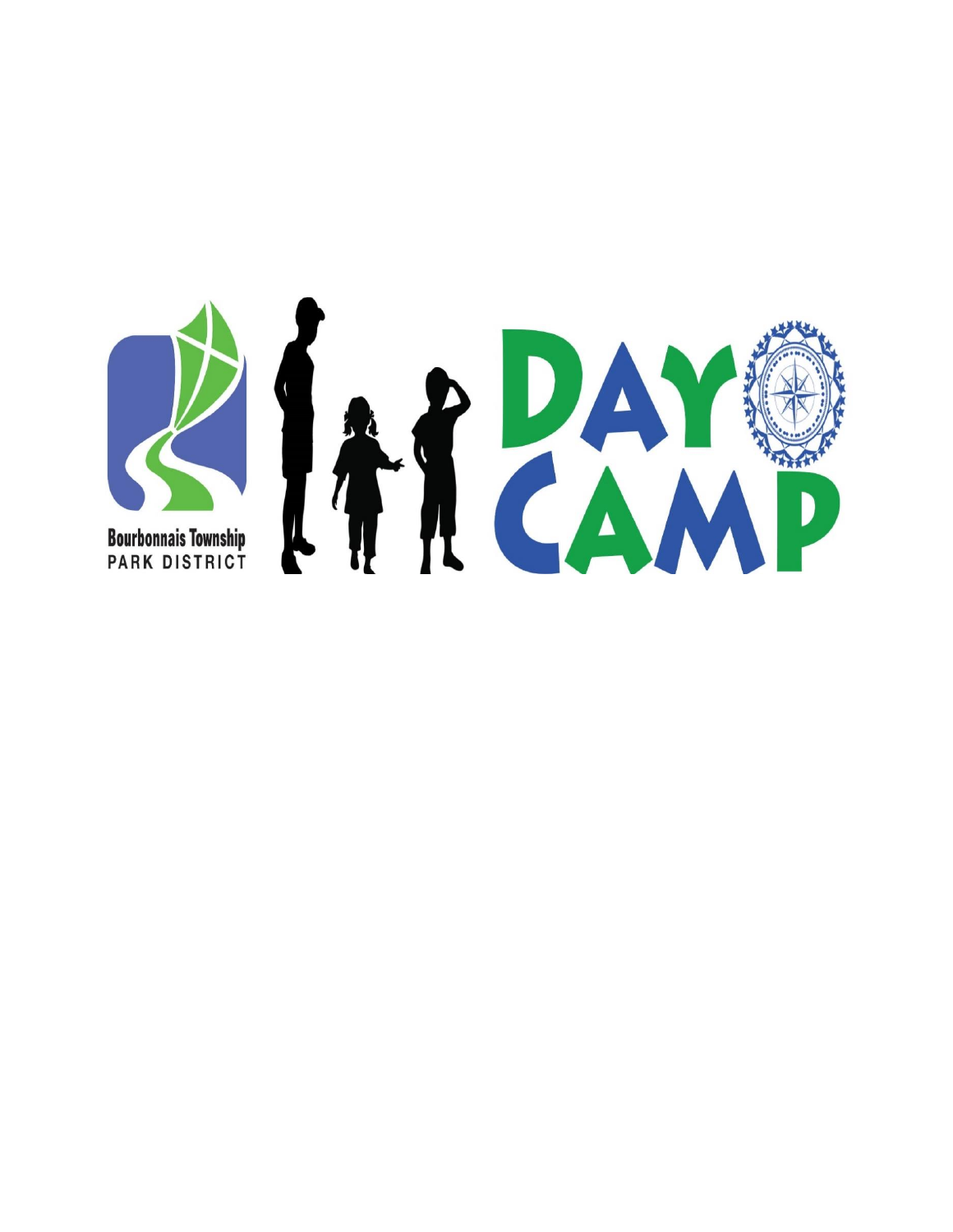

#### **Summer 2022**

Hello Parents and Campers,

We would like to welcome you to the Bourbonnais Township Park District Summer Camp. Participants will enjoy outside events in the park, venture on a variety of field trips, and partake in arts and crafts, games, sports, swimming and much more. During the course of your child's stay at camp, different daily activities will be planned, but may change due to the weather or the campers' desires. A monthly calendar of field trips and themes will be distributed to each parent at the beginning of the month. Each Friday a newsletter for the following week will be handed out as well. These calendars and newsletters are subject to change.

The Bourbonnais Township Park District is looking forward to a fun, but safe summer, so we would appreciate you reviewing with your child, the following procedures and rules for BTPD Summer Camp. All registration forms are due no later than 3 days before your child's first day of camp. Campers will not be able to attend Camp until all paperwork is turned in.

If you have any questions or concerns about camp, please contact us at (815) 933-9905 ext. 2.

Thanks you for choosing to spend your summer with us at the Bourbonnais Township Park District Summer Camp.

Sincerely,

BTPD Staff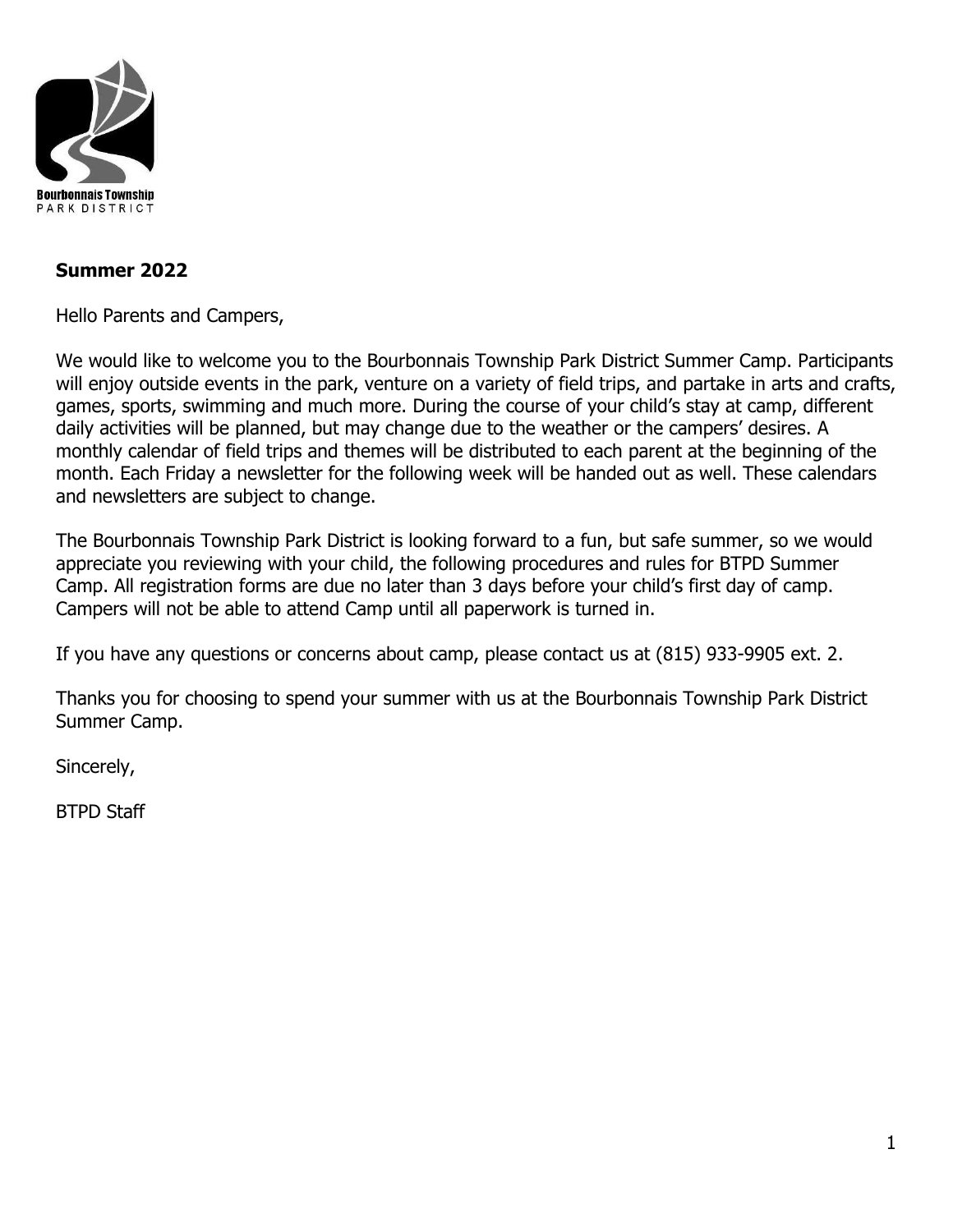#### **BTPD Summer Camp Philosophy & Goals**

The BTPD Summer Camp offers children the opportunity to experience and participate in a wide variety of activities in a safe, supervised, and well-organized setting.

All activities at camp are planned to help children achieve the following goals:

- 1. To develop skills and knowledge in leisure activities including sports, arts & crafts, games and nature.
- 2. The development of social skills and respect for others.
- 3. To assist in the development of a positive self-image.
- 4. To have fun!

Campers will participate in a variety of activities including but not limited to: Nature Activities, Arts & Crafts, Sports, Trips, Special Events, Games, Team Building and Low/High Active Activities

#### **Program Description**

BTPD Summer Day Camp meets Monday – Friday, 6:30am – 6:00pm at the Perry Farm Park Pavilion. Campers must be signed up weekly for camp. A daily fee option is also available. All registrations must be paid in full before the registration deadline, including the daily fees. Campers must be signed in and out by a parent or guardian. **Please note that the registration deadline is the Friday at 12pm before the start of the next session.** 

#### **A late fee of \$15 will be added to your bill for late registrations.**

BTPD Summer Camp will run 9 weeks and participants must **pre-register**. Each week will have a different special theme:

| $Date(s)$ :<br>June 6 - 10           | <b>Registration Deadline:</b><br>June 3 |
|--------------------------------------|-----------------------------------------|
| June 13 - 17                         | June 10                                 |
| June 20 - June 24                    | June 17                                 |
| June $27 -$ July 1                   | June 24                                 |
| July $4-8$<br><b>*No Camp July 4</b> | July 1                                  |
| July $11 - 15$                       | July 8                                  |
| July $18 - 22$                       | July 15                                 |
| August $2 - 6$                       | July 30                                 |
| August $9 - 13$                      | August 6                                |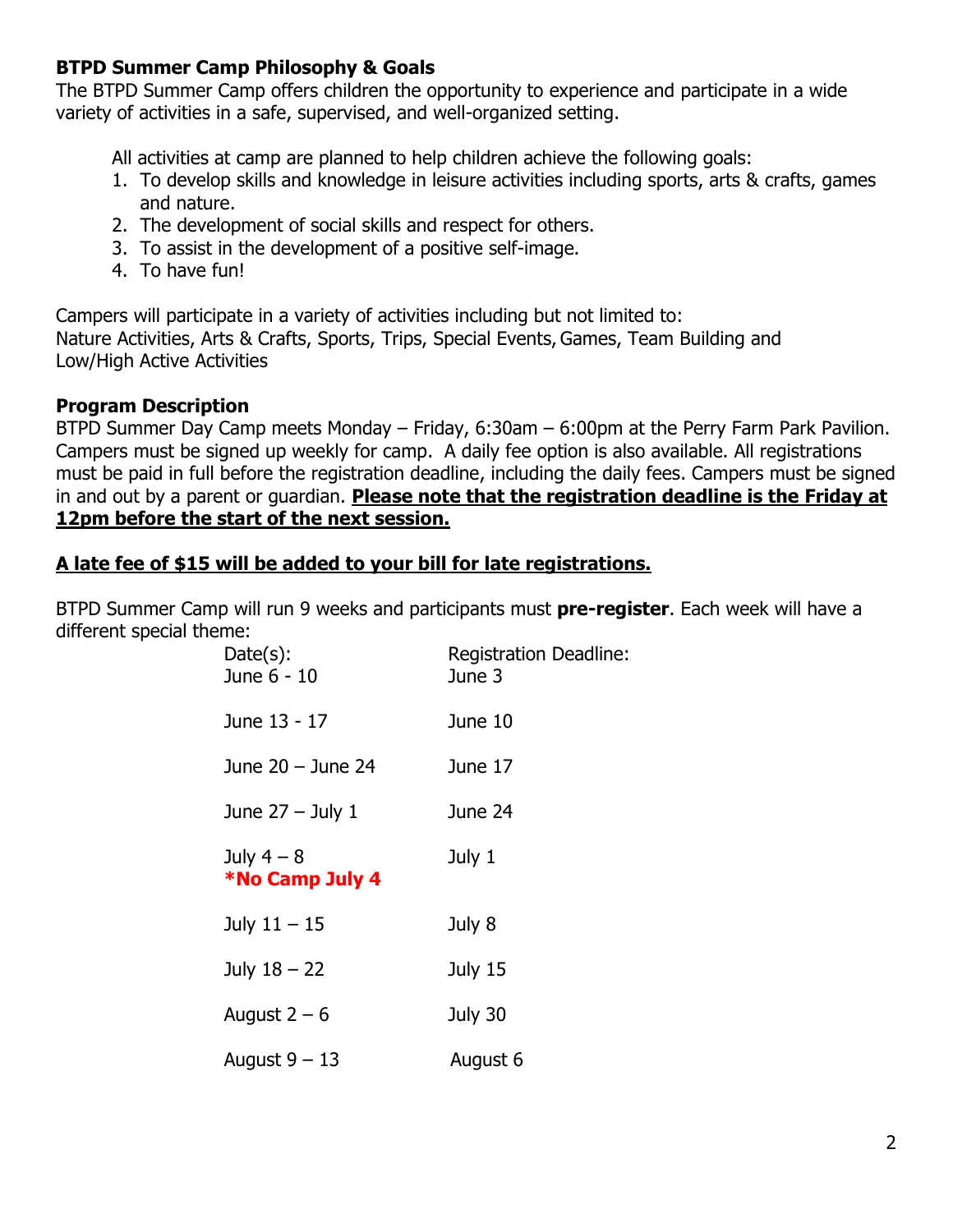# **Registration**

BTPD Summer Camp is open to children ages  $5 - 11$  years.

Walk in registrations are accepted at the Perry Farm House and Exploration Station… a children's museum in Bourbonnais, and at the Recreation Station in Bradley. Registration by phone is not accepted. To guarantee your spot in the summer camp you must register and pay the \$20.00 Nonrefundable registration fee per camper. (Multi-child discounts available for Registration Fee only) After you pay your \$20 registration fee you can then select and pay for days with our online registration. Full payment is due at time of registering whether you register for the whole week or daily. All participants must be registered by the deadline assigned**, no exceptions! \*Online registration calendar will be available starting at 6:30 PM on May 5th, 2022.**

#### **Staff**

BTPD Summer Camp is supervised daily by a camp director who is highly qualified and experienced in camp leadership. Camp counselors are a mixture of mature and enthusiastic college and high school students. All staff has participated in pre-camp training, orientation and are CPR & First Aid certified. Additional information about staff will be provided at the beginning of camp. Please make an effort to get to know your child's camp counselor. We are proud of our staff and think you will feel the same.

#### **Camp Groups**

Each camper will be placed in groups by their age. Each day your camper and you will sign in at the Director's Table. At base camp, campers' will be placed in age-appropriate groups. There will be one counselor for every ten campers. On field trip days it will be 1 counselor for every 5 campers. We will not accept special requests for siblings or friends who do not fall into the same color group to be grouped together.

#### **Camp Attire**

- Campers should wear comfortable, cool clothes suitable for athletic activities such as jeans or shorts, light colored t-shirts, and socks with gym shoes. **No flip flops, crocs, and sandals. We will call parents to bring gym shoes if campers show up with flip flops or sandals.**
- All belongings should be put in one bag with the campers name on it. (We will label the bag if it isn't already (with a permanent marker)
- Personal belongings (toys, jewelry, electronics, etc.) are not allowed in camp.
- Parents are encouraged to send their child with a jacket and/or sweatshirt on days of inclement weather.
- Please apply sunscreen before camp, due to the fact that camp is held outdoors in the sun. Also please send sunscreen in their bags so it can be reapplied throughout the day. **If campers do not have sunscreen, we will supply some for an additional charge.**
- Your children **WILL** get dirty and wet, so please dress them appropriately.

#### **Items to Bring Daily – Please label all items**

- Lunch and a drink w/ your child's name on it
- A snack for in the afternoon w/ your child's name on it
- Backpack w/ your child's name on it
- Swimsuit w/ your child's name on it
- Towel w/ your child's name on it
- Sun block w/ your child's name on it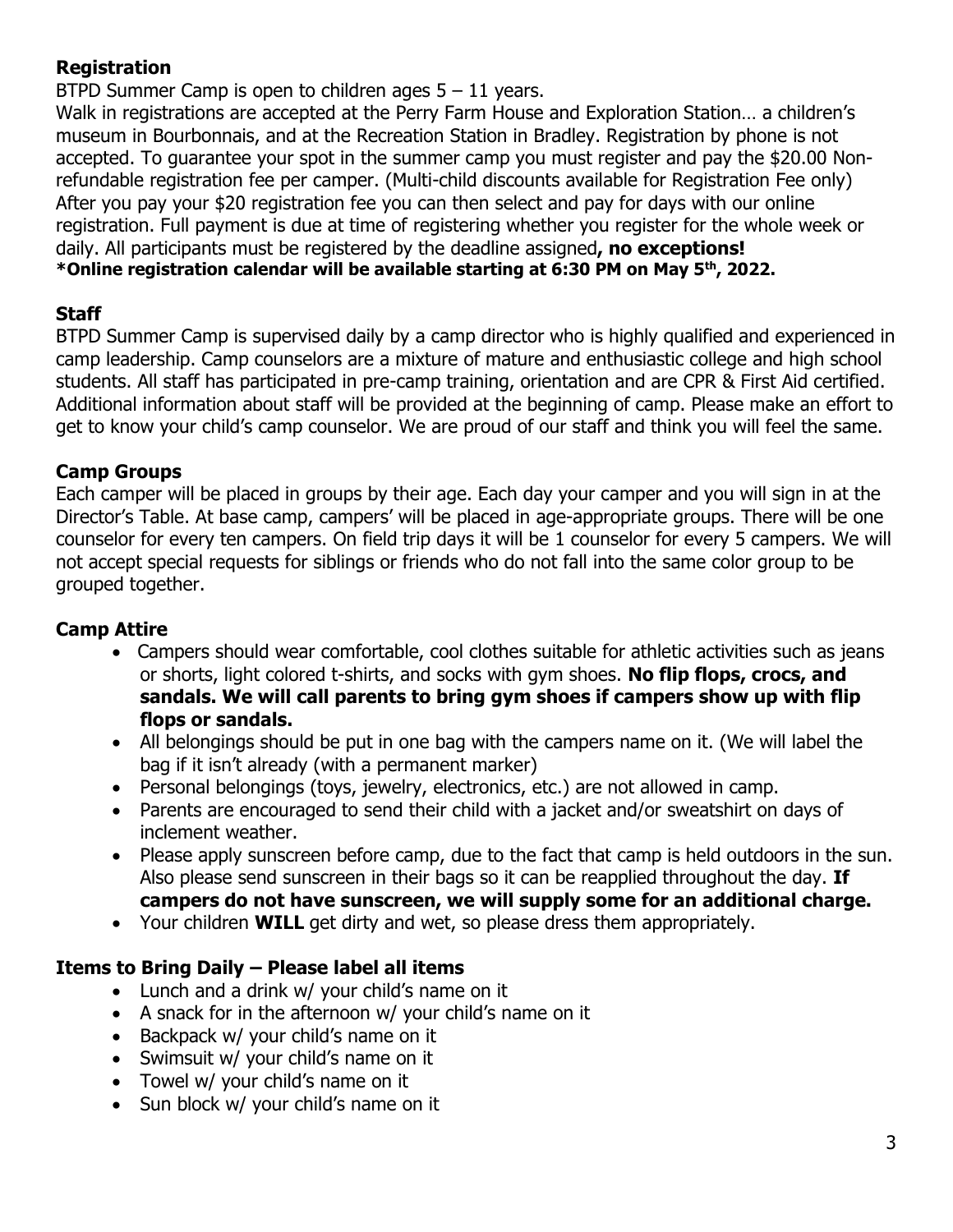- Bug Spray w/ your child's name on it
- Gym shoes. No sandals! We will call parents to bring gym shoes!
- Please include a plastic bag to hold wet articles
- **A water bottle with your child's name on it**

#### **What to Leave at Home**

Our camp days are filled with many fun activities and the majority of the supplies are provided. Occasionally, there are special theme days that might require campers to bring something from home. These special days will be highlighted on the weekly camp calendar. It is important that campers leave items at home that might not be appropriate for camp or interfere with the overall experience. Some of those items include:

- Toys The BTPD does not allow participants to bring toys and electronic devices from home. Items brought from home may become lost or damaged. Any toys and electronic devices brought to camp will be confiscated and given to the parent at the end of the day. The BTPD will not be responsible for any toys or electronic devices brought from home. (Example: I-Pods or any portable music system, PSP's or any portable game system and any type of toys)
- Cell Phones and IPhone/Smart Watches Cell phones are not permitted at the BTPD. If your child is caught with a cell phone it will be confiscated and returned to the parent at the end of the day. Even if the child reports to the staff that the parent is requiring them to have it. If you need to talk to your child sometime throughout the day we do have cell phones that are kept with the counselors that can be used for emergencies. Continued abuse of this policy will result in disciplinary action being taken including but not limited to removal from the program.
- Skateboards/Scooters/Roller Blades/Heelys/Hover board or any type of shoe with wheels are not permitted at the BTPD Summer Camp. Skateboards, scooters, and roller blades will be kept with staff for safe keeping. Participants caught with wheels in their shoes will have their wheels' confiscated. Wheels will be returned to parents at pick-up.
- Weapons/Look-Alikes are strictly prohibited. Any participant caught with a weapon/lookalikes will be disciplined accordingly, including but not limited to removal from the program.

#### **Failure to follow these guidelines can result in disciplinary action, including but not limited to removal from the program.**

# **Parent Information**

#### Parent Responsibilities

Parents of participants are responsible for providing the following:

- Maintaining appropriate and timely payment of fees.
- Contacting the park district if your child will be absent. By either (815)933-9905 or the Camp Phone at (815)953-2750 or (815) 278-3701
- Communicating your child's needs to the staff.
- Picking up your child on time. (A late fee will be applied to any parent picking up after 6pm)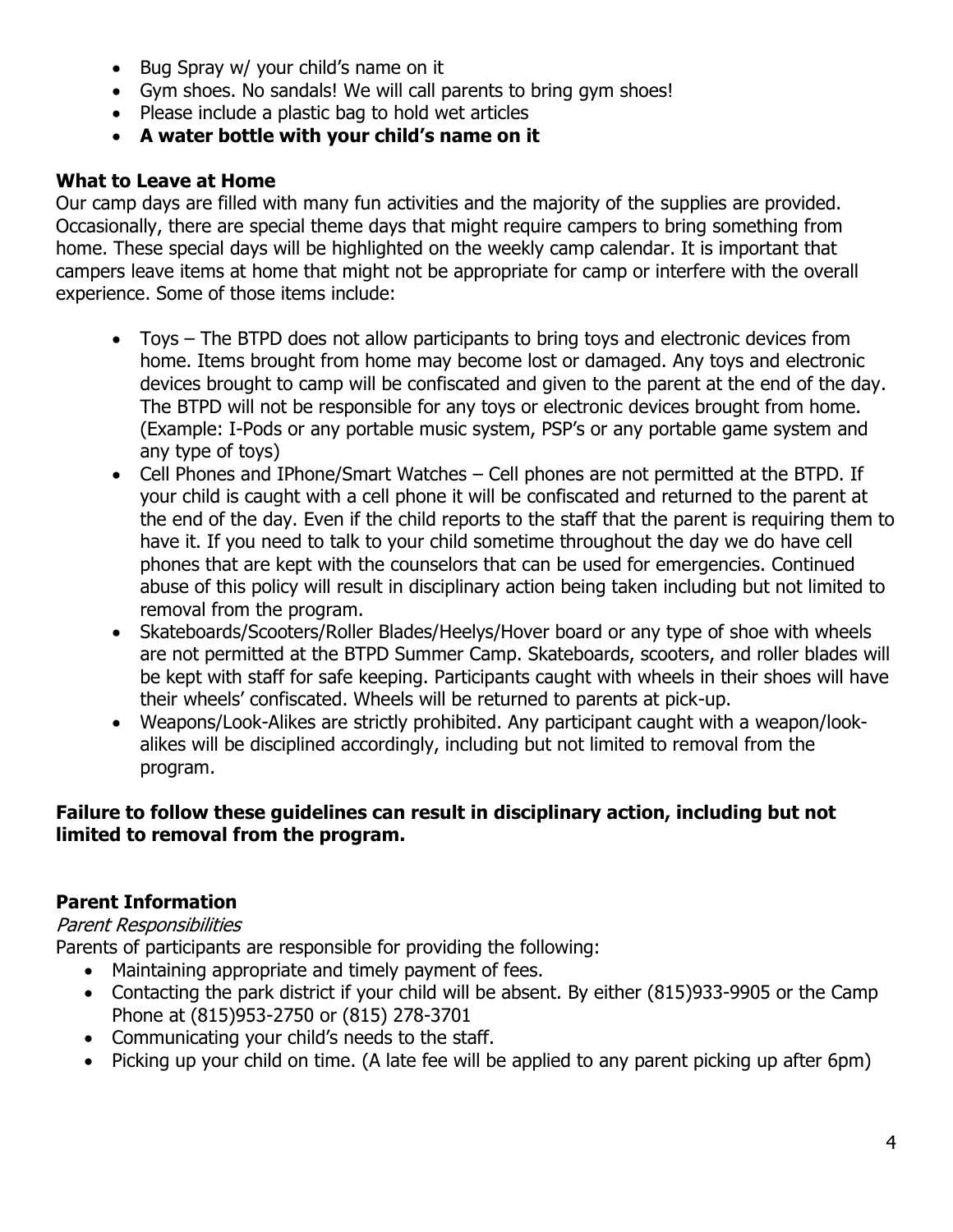#### Parent Communication with Children

Any parent who attempts to talk to a child other than his or her own child regarding that child's behavior or a program, will be dismissed from the program (including the removal of the child from the program). If there is a problem between two children, the parent should bring it to the attention of the Camp Director or Recreation Supervisor of the BTPD Summer Camp. Only the Bourbonnais Township Park District is permitted to discipline or question a child in their care.

# Parent Communication with Staff

The 24-hour rule is a rule in place to help keep peace between staff and parents. The rule is simple, parents are asked not to approach staff members about issues until 24 hours after the time of the incident.

Reasons for the 24-hour rule

- 1. To allow both parties to calm down after the issue developed.
- 2. To give both parties time to think about the problem.
- 3. To prevent any unnecessary acts or scenes in front of participants and other parents.
- 4. Cooler heads will prevail.
- 5. To stop any embarrassing moments in front of the participants/parents/staff.
- 6. The hope that time to think about these issues will help to solve the problem in a positive manner and the right resolution.

In the heat of the moment persons may say things they do not really mean. This can hurt the participants if things are not handled correctly. The relationship between parents and staff members is important, however decisions should be made with consideration of what is best for participants. The rule is in place to help protect all person's interests.

# Change of Information

If a parent has changes for any pertinent information, such as home, work, or cell numbers, address or adding another person to your pick-up list, the BTPD Staff must be notified of the changes. Only the legal custodial parent/guardian who completed the original registration forms can sign and authorize these changes.

# Childcare Statements

Receipts are issued for payments when payment has been made. If you should need a "Year-End Childcare Expense Statement" please log in to your online account to print a copy of your statement or contact the Perry Farm House Administrative Office at (815) 933-9905 ext. 1. Statements will be available by January 31, 2023.

# Dependent Care Expense Statements/Flexible Spending Accounts

The BTPD Summer Camp Recreation Supervisor is the only person who may sign your completed dependent care statements. The Recreation Supervisor is located at the Recreation Station, 770 E Franklin St, Bradley. To have the form completed, any of the following options may be used:

- Give the front desk the form by Monday of any week, and the form will be taken to the Recreation Supervisor, signed, and returned to the parent by Friday, of that same week.
- The form may be mailed or faxed to: Bourbonnais Township Park District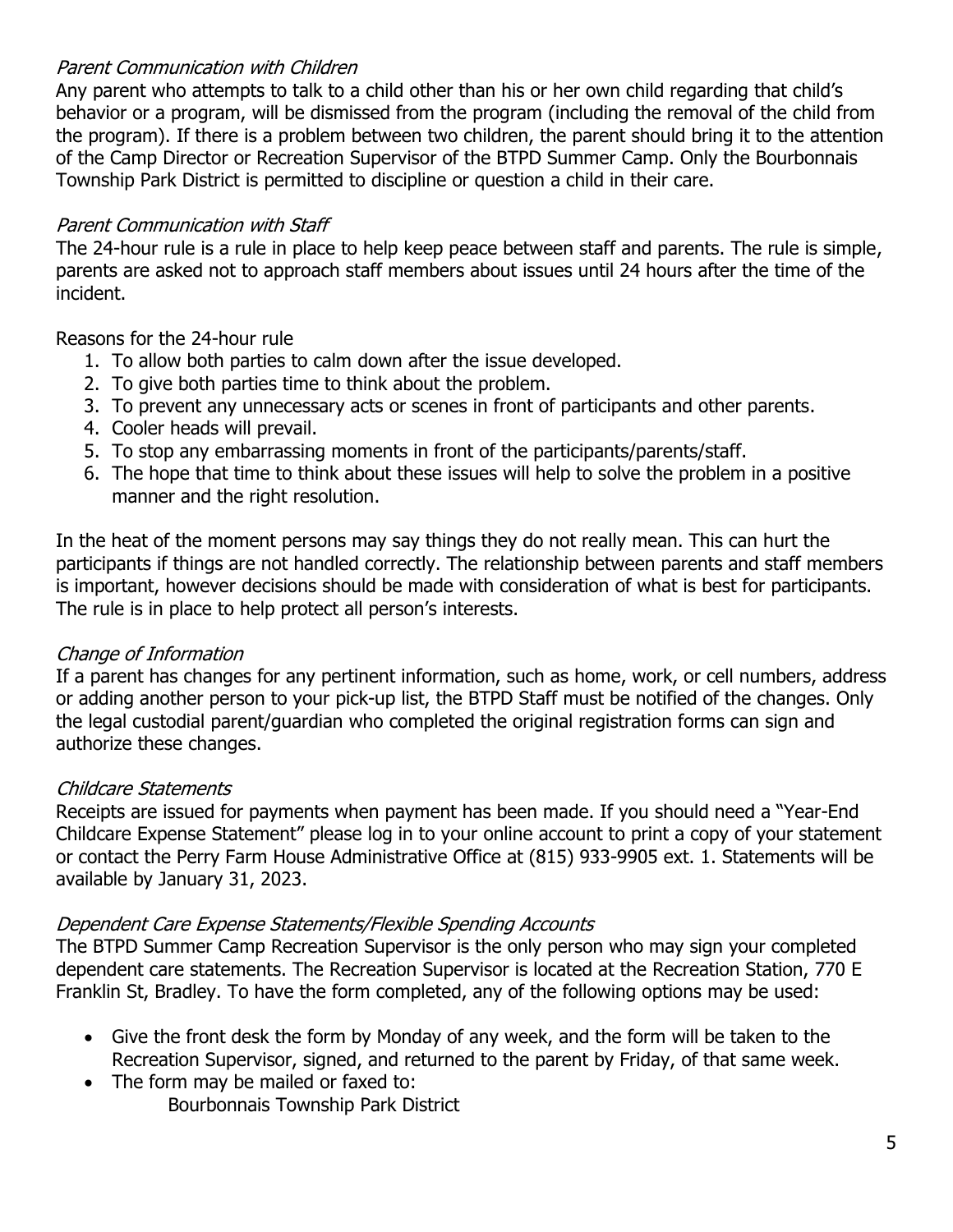Attn: BTPD Summer Camp 770 E. Franklin St. Bradley IL 60915 Fax #: (815) 933-5468

#### Concerns/Problems

Any issues your child has at home that may affect behavior during BTPD Summer Camp, please keep BTPD staff informed of any unusual circumstances so we can be sensitive to your child's needs. The staff strives to work with each family as a team. Open communication is vital to accomplishing this goal.

#### Suspected Abuse or Neglect

In accordance with the procedures set forth in the Abused and Neglected Reporting Act, the Bourbonnais Township Park District staff, having reasonable cause to believe that a child known to them in their professional capacity may be an abused or neglected child, shall immediately report the matter to their supervisor. Chain of command will be followed, and proper authorities will be notified. Our staff have gone through mandated reporter training.

#### Summer School

The staff understands some children need to attend summer school. The Park District is unable to transport any children to or from summer school. As long as the child is transported by the parent or the school, the child can attend BTPD Summer Camp.

#### Contact Information

 The Bourbonnais Township Park District can be reached by calling (815) 933-9905 ext. 2. The cell phone numbers for BTPD Summer camp are (815) 953-2750 or (815) 278-3701

#### **Parent Code of Conduct**

Bourbonnais Township Park District has adopted a Parents Code of Conduct. Parents/guardians should review and familiarize themselves with this Code whenever they register their child/ward for any recreation program or activity. This Code is intended to remind parents/guardians of the importance of serving as a positive role model, encourage courteous and respectful behavior towards others, and promote being involved in their child's recreational activities

#### **Code of Conduct**

The goal of the Bourbonnais Township Park District is to provide an enjoyable, exciting and satisfying recreational experience for children.

Our rules and regulations are intended to encourage participation and enjoyment by all. Developmental sports and recreational activities are intended to provide "successful" and "positive" experiences through fundamental skill development, social skill development, and fun — which ultimately provide the tools for a winning focus and positive experience.

To parents and guardians of participants, we direct you to refrain from harassing, berating, insulting, or engaging in any inappropriate conduct toward staff, volunteers, and when applicable, coaches,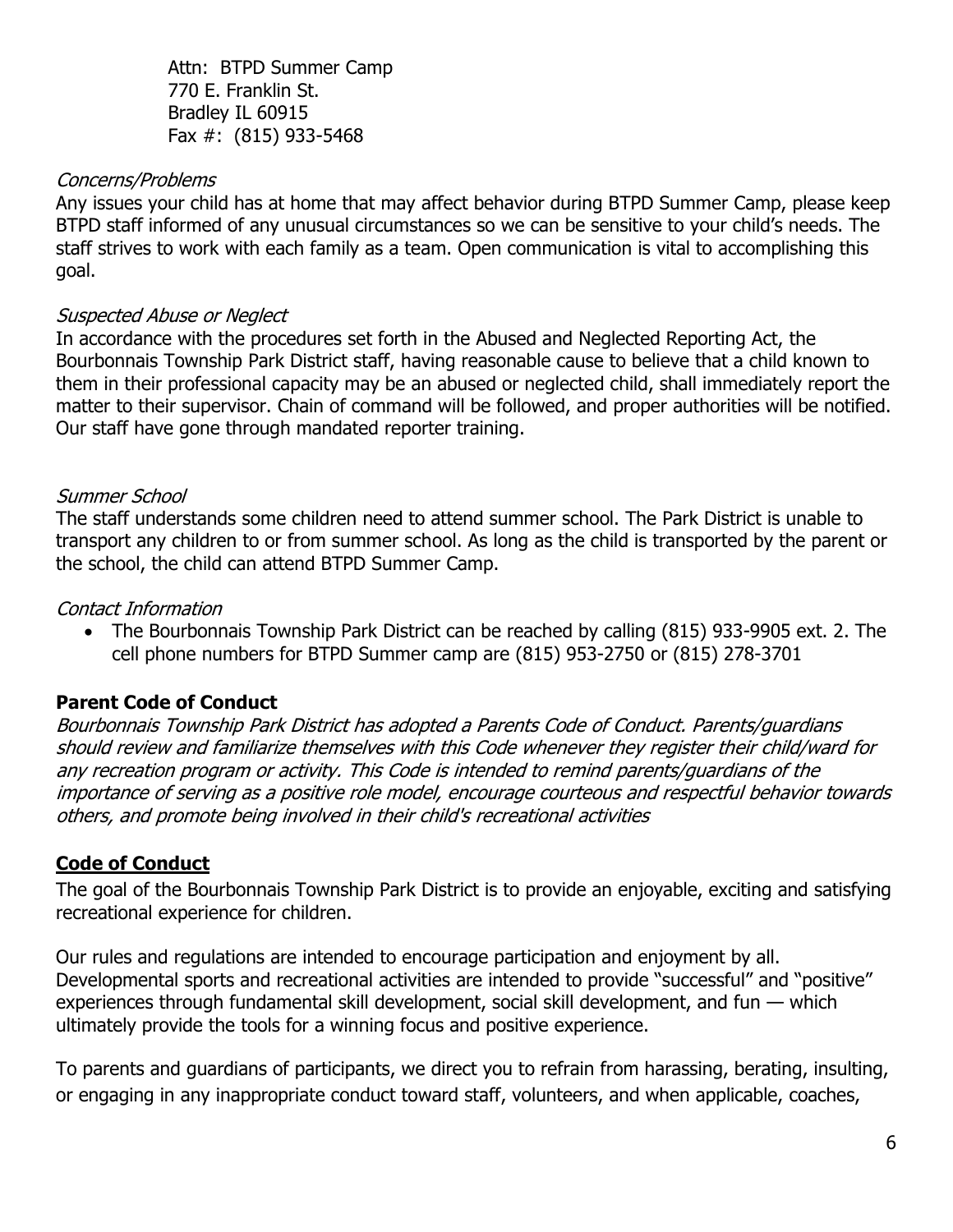participants, parents, guests, officials, and others IN ANY WAY. Rude and inappropriate behavior will only have a negative impact on your child's, as well as other children's overall experience. However, we urge you to discuss any concerns you may have regarding your child/ward, the program or activity with the appropriate staff, coach or league supervisor in a **courteous, constructive, and respectful manner**. Let's work together to provide a positive experience for each and every participant.

To this end, the Bourbonnais Township Park District asks parents/guardians of participants to follow the following guidelines:

- Encourage good sportsmanship and appropriate behavior by demonstrating mature and respectful behavior and serving as a positive role model for your child.
- Place the emotional and physical well-being of your child ahead of any personal desire.
- Reinforce to your child that s/he must play and conduct him/herself in a safe and respectful manner.
- Support staff, volunteers, coaches and officials working with your child in order to encourage a positive and enjoyable experience for all.
- Remember that our activities and programs are for youth not for adults.
- Do your very best to make youth programs and activities fun for your child.
- Encourage your child to treat other children, staff, volunteers, coaches, officials, and others with respect regardless of race, sex, creed, disability, religion, sexual orientation or ability.
- Inform the Bourbonnais Township Park District of any special need, impairment or ailment that may affect the safety of your child or others.
- Always communicate and deal with conflict in a polite, courteous, and constructive manner.

Please understand that violation of this Code or any inappropriate behavior may result in revocation of your privileges, and in rare cases, may compromise your child's ability to participate in any recreational program or activity

# **Camp Procedures**

# **Hours of Operation**

6:30am – 8am Exploration Station…a children's museum 8am – 4:00pm Perry Farm Park Pavilion 4:00pm– 6:00pm Perry Farm Park Pavilion

# **Program Fees**

Residents \$120 weekly or \$40 per day

Non-Residents \$135 weekly or \$45 per day

**\*This year-there will be a non-refundable \$10 fee per field trip, special activity or guest speaker.**

**\*Refunds will not be given for unused Camp days. We staff for the number of campers that are registered for the day.**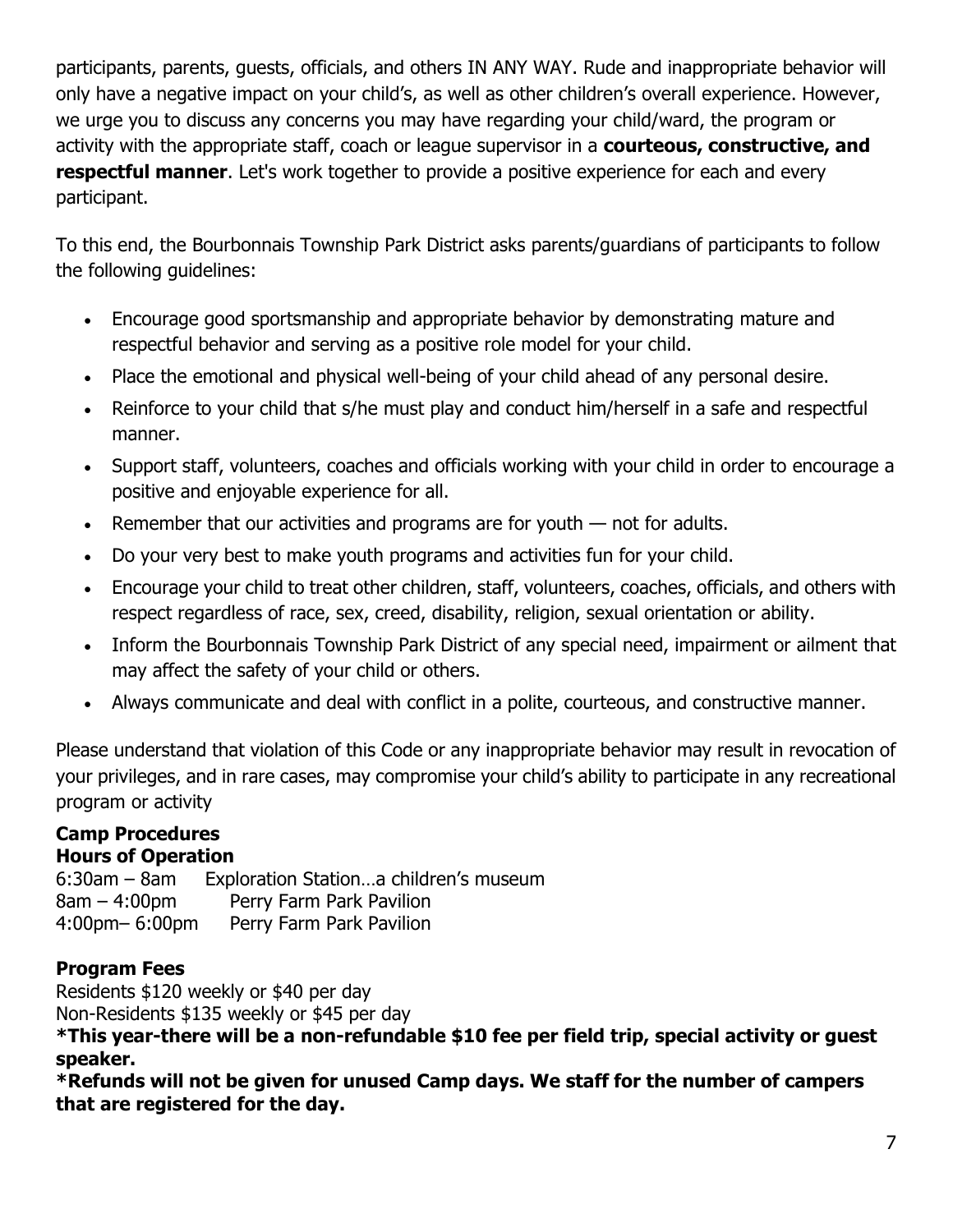#### **Before & After Camp**

Before and After Camp services are available. Before camp runs from 6:30 a.m. – 8 a.m. Children can be dropped off at the Exploration Station…a Children's Museum. After camp runs 4:00 – 6:00 p.m. Children can be picked up at the Perry Farm Park Pavilion.

#### **Late Pick – Up Fees**

• For the children's safety, please be prompt in picking up your child. Picking children up past the time of 6:00 p.m. will result in a \$1.00 per minute late charge. Any charges must be paid the next day of camp. If there are four late pick up occurrences, the child may be asked to leave camp. If you are running late, please notify the staff by calling the camp cell phone at (815) 953-2750 or (815) 278-3701. You can also reach us at (815) 933-9905 Ext. 2 8:30 am - 1:00 pm Monday through Friday.

# **Arrivals and Departures**

For those who will be dropping off children at camp, we ask that all rules be followed in order to ensure a safe and happy summer. **Any participants in need of earlier care than 8a.m. can be dropped off at the Exploration Station from 6:30 to 8a.m.** 

#### **Camp check-in will begin promptly at 8a.m. and drop off continues until 9:00 a.m. Pick up begins at 3:45 p.m. and continues until 4:00 p.m. After 4:00 p.m. children will be checked into After Camp. All children must be picked up by the latest at 6:00 p.m.**

- Upon arrival, accompany your child to sign in. Check in is located at the Perry Farm Park Pavilion. Campers must be walked to the Pavilion and signed in by a parent.
- Announcements will be relayed to parents and campers at this time through the Camp directors table where the sign in book will be located. It is important to be on time. Camp staff has other responsibilities and a schedule to keep.
- Please remember at pick up and drop off times, there will be a lot of pedestrians and vehicles in the parking lot. Please remember to reduce your speed, so as to ensure the safety of everyone involved.

Please send a note of permission if your child:

- Needs to leave camp early or will be arriving late one day.
- Will be walking or riding their bike to and from camp. (A Waiver will need to be signed)
- Is to go home with another child/parent. If we do not have a note, we will call you to get permission. If this occurs more than 3 times, your child may be removed from camp.

# **Please do not park and exit your vehicle on the grass or in the accessible parking places.**

Please park along the U drive in a parking spot or over in the parking lot by the museum. Thank-you in advance!

# **Forms**

# Emergency Pick Up Forms

Be sure to give us an **IMMEDIATE** emergency phone number, along with a list of people who we can contact for emergencies in the case you are not available. Also, the Emergency Pick Up List is used when picking up your child. Only the individuals listed on the form will be allowed to pick up your child. Please be sure to bring your ID along as staff will be checking them to ensure you or any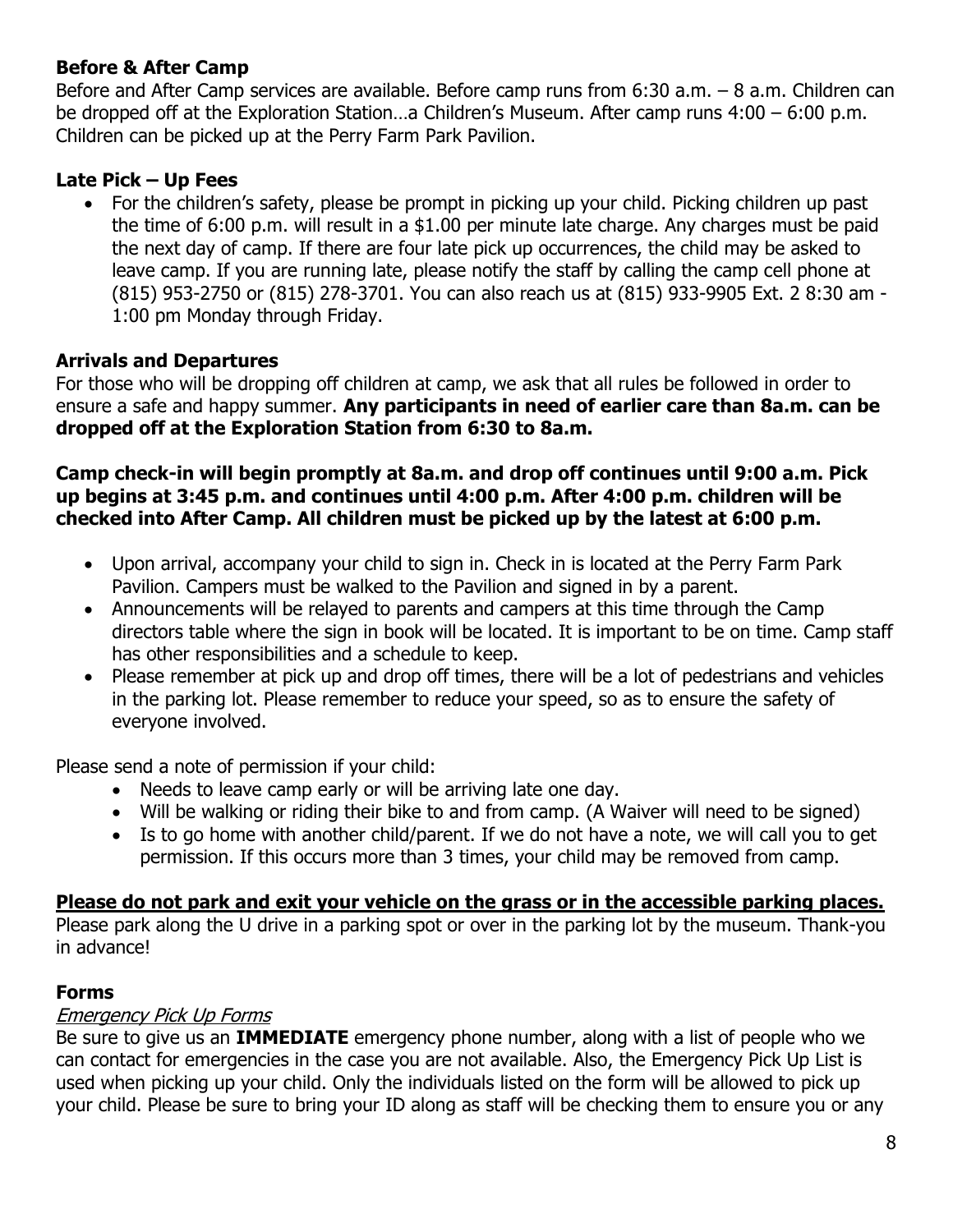other individual is on the list. Give the staff a couple of weeks to learn who you are. Complete and turn in attached form.

#### Health and Medical History Form

Please fill out the form precisely and with any pertinent health or medical information we may need to know about your child. This just helps us continue to be sure your child is getting the proper care required. Complete and turn in attached form.

#### Information Acknowledgment/Photo Acknowledgment/Vehicle Permission Slip

This form is acknowledging that you know that the parent manual and additional information can be found on our website [www.btpd.org,](http://www.btpd.org/) and as the parent you must obtain information from the website. This form also gives BTPD staff permission to take pictures/videos of participants and use it for Park District use only either submitting to the paper, website, program information, or brochure. This form gives the BTPD permission to transport your child in a BTPD vehicle to or from a BTPD facility to another BTPD facility. Complete and turn in attached form.

#### Medication Administration

Your child's medication administration can be overseen in the morning or afternoon; we do have forms that must be filled out by you and your doctor. Please remember this is a case-by-case basis we have the right to not oversee medication administration. This must be approved by the Recreation Supervisor and the forms must be completely filled out by you and your doctor before the medication process can begin. Please see the front desk for the proper forms or call the Camp Director.

#### **Illness**

A parent is an expert when it comes to knowing their own child, and here at BTPD Summer Camp we really rely on your judgment in keeping all of us healthy! If your child is not feeling well before camp, or the night before camp, please keep him/her home, even if no real symptoms may have yet occurred. Even the best, most comforting and loving camp staff person is no substitute for mom or dad. The Bourbonnais Township Park District has the right to refuse any child who is ill or has a fever. If a child becomes ill during the program, i.e., fever/vomiting, a parent will be notified and asked to pick-up the child immediately. If the parent is unavailable, an emergency contact will be called. A child must be fever-free without the use of Tylenol and/or taking antibiotic for 24 hours before returning to the program. In the case of contagious or serious illness, please contact the BTPD Summer Camp staff immediately. All parents will be notified as soon as possible. Your cooperation is greatly appreciated.

#### **Severe Weather/Emergency Shelter**

 This is an outdoor camp. Camp will take place outdoors each day at the Perry Farm Park, except for field trip days and severe weather (i.e. storms or excessive heat). In the event of severe weather camp can take place at any one of our park district facilities. Campers may also be placed at the Exploration Station … a children's museum for temporary shelter. Camp location changes will be announced on the BTPD Weatherline, (815) 933-9905, option 5 and through the REMIND App. You can also call the day camp cell phones at (815) 953-2750 or (815) 278-3701. \*We strongly encourage calling if you are unsure to avoid confusion. (On days that we know we will be moving camp the counselors will inform the parents at drop off).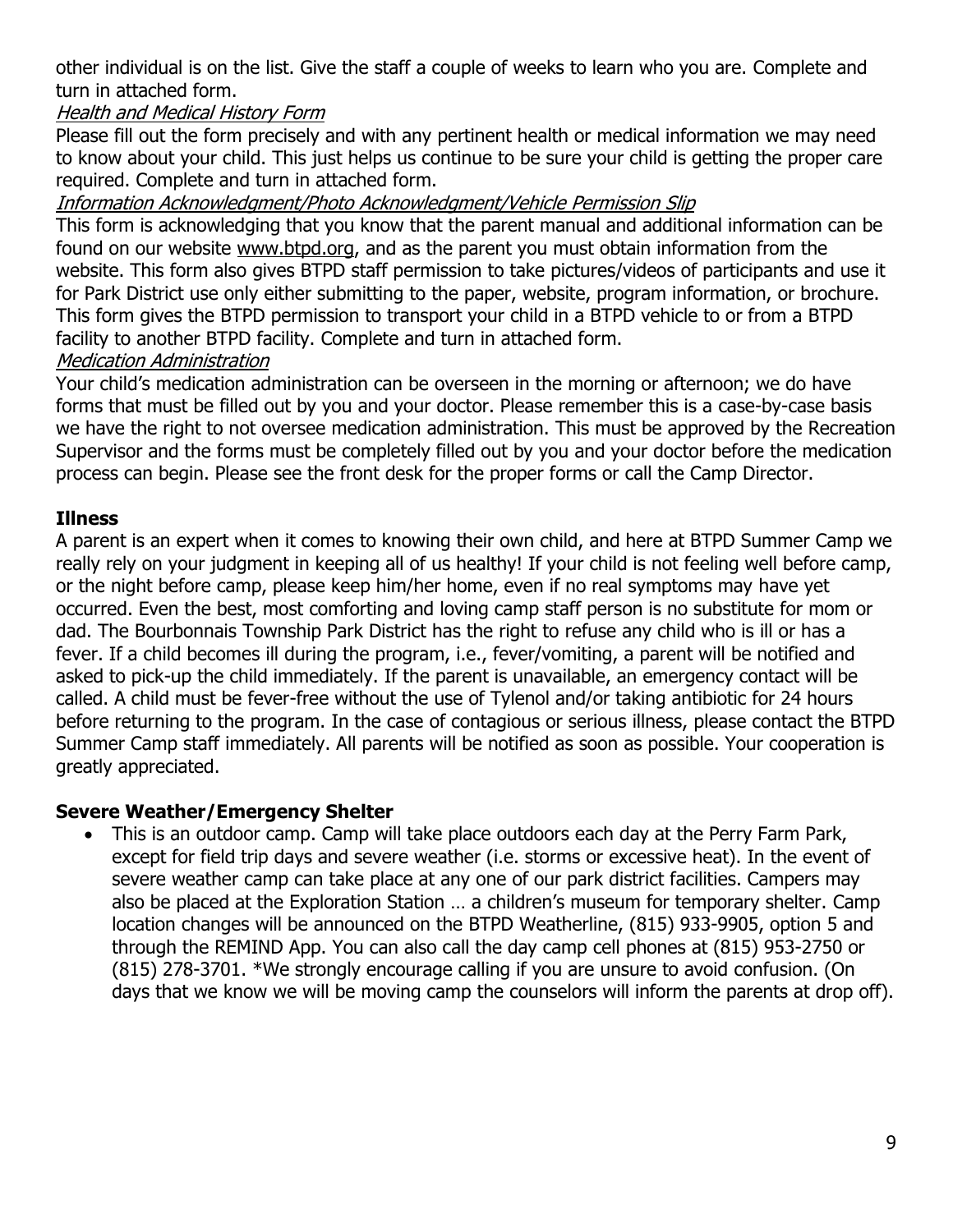#### **Lunch**

- Each camper must bring a **sack lunch** each day with his/her name printed on the outside of the bag or lunch box
- Label bag as LUNCH.
- Drinks should be brought in a non-breakable, disposable container.
- Children are allowed to leave with a parent or guardian for lunch, but will not be able to leave on their own or with anyone except a parent or guardian. If you are taking your camper, you must notify the camp counselor and director. Signed out and in when returning.

#### **Snack**

- Children are encouraged to bring an afternoon snack and extra drink.
- BTPD does not provide snack
- Please pack snack separately and label it as SNACK. **\*BTPD staff will not be responsible ensuring campers save an item from their lunch for a snack**
- Campers are also encouraged to bring a plastic water bottle, especially on extremely hot days.

# **Camp T-shirts**

Camp t-shirts are included in the price of camp. It is required that all campers where their t-shirts on field trip days. Only one t-shirt per camper will be given out. We suggest your campers' shirt should be labeled with their name on it on the tag of the shirt. If you don't label it, we will! If your camper loses their t-shirt, we will have extra shirts for purchase of \$7 (design may differ from this year's design) (We cannot guarantee we will have your child's size). Parents will only be handed shirts if all completed paperwork has been filled out and turned in. Parents will be signing off that your child has received their camp shirt.

#### **Field Trips/Special Guests/Special Activities**

Throughout the summer Field Trips/Special Guests/Special Activities will be planned. The calendar will be given out prior to the trips but may be subject to change at any point. We will also be charging a non-refundable \$10 activity fee at the time of registration

# **Field Trip Drop Off**

On days when we have field trips, drop off will be at the Exploration Station…a Children's Museum. **All campers must be to the Exploration Station no later than 8:30am. NO EXCEPTIONS!**  It's crucial we depart at this time. It is not known at this time if field trips are possible this summer due to COVID camp guidelines.

#### **Field Trip Rules**

It is important that campers know the rules while being on a field trip, so they can have an enjoyable time. If a camper continues not to follow field trip rules, they will not be able to attend camp on days when field trips are held.

- 1. Stay with your group and group leader.
- 2. Always keep track of your partner.
- 3. Listen to your group leader.
- 4. Wear your Camp t-shirt.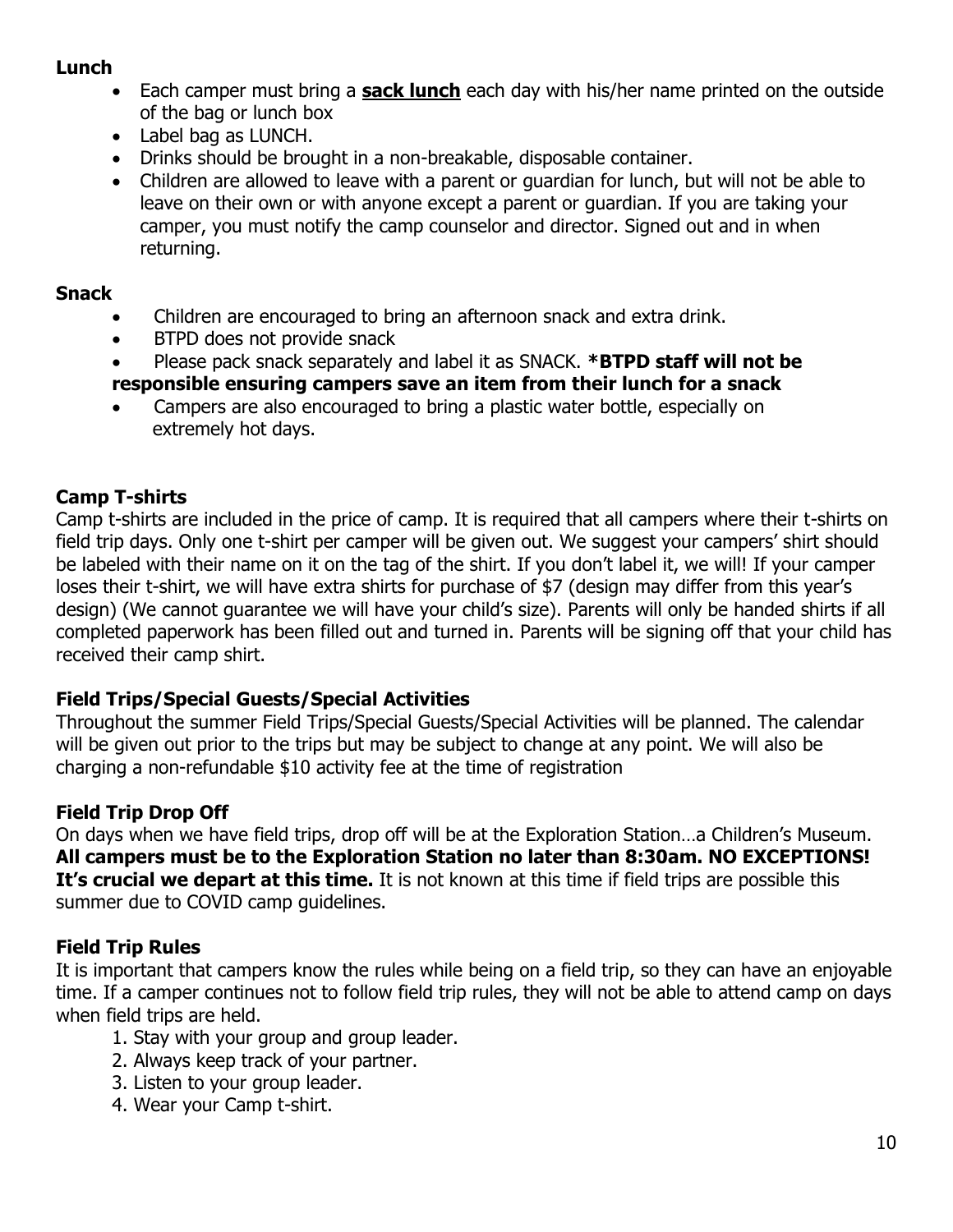- 5. Follow all rules of the place we are visiting.
- 6. Do not talk to strangers.

**\* If your child does not wear their Camp shirt on the day of a Field Trip, we will be providing them one and you will be responsible for the cost of the shirt which will be due the next day. This is mandatory.**

Parents, please reiterate the importance of these rules with your child before each field trip. Parents, please **pack a lunch that is completely disposable** on field trip days.

#### **Swimming**

Campers will go swimming throughout the summer. Locations for swimming will be announced ahead of time. If your child needs special accommodations while swimming, please notify the camp director. Swimming and water days are subject to change, so please send your child with a swimsuit and towel daily. If you know your Camper will need any type of life jacket for swimming days please include them in their backpack. It must be a coast guard approved life jacket. Please put your child's name on anything you send with them for swimming days. If your child needs a life jacket and does not bring one on swimming days, they will sit out and not swim. Campers will not be able to be picked up from the swimming site. On swimming days we will return to camp at approximately 3:30pm, so please adjust your schedules accordingly.

#### **Lost & Found**

Please encourage your child to keep track of his/her belongings. The Park District will not be held responsible for lost or stolen items. All belongings left at camp will be placed in the lost and found box. At the end of each day, the Camp Director will hold up items that have been found. Items not claimed will be kept in the box for one week. The box will be emptied every Friday. All lost & found items left at the end of each week will be donated to a good cause.

#### **Special Notes**

If your child needs medication, has any physical limitations, needs special attention in the pool, etc., please notify us with a note so we can alert camp staff. Parents who have questions concerning their child's activities, swimming, camp problems, etc., should notify the Camp Director.

#### **Behavior/Discipline Procedures**

#### Behavior Management Guidelines:

BTPD Summer Camp promotes positive behavior and good decision making. Guidelines for behavior management are established to help create a system for dealing with inappropriate behavior at camp. Behavior deemed inappropriate can be offensive or abusive language, aggressiveness toward other participants or staff, uncooperative behavior or other actions disruptive to program activities. Staff is instructed to use the following corrective actions, depending upon the severity and consistency of the behavior:

- 1. Warning to stop behavior.
- 2. Withdrawal of privileges or participation in activity or time out from activity. Discussion of inappropriate behavior with the child or children involved. In the case a Camper gets a timeout they will fill out a Time out reflection form that will be discussed with the Parent at time of pick up.
- 3. Complete removal from activity and parent notification.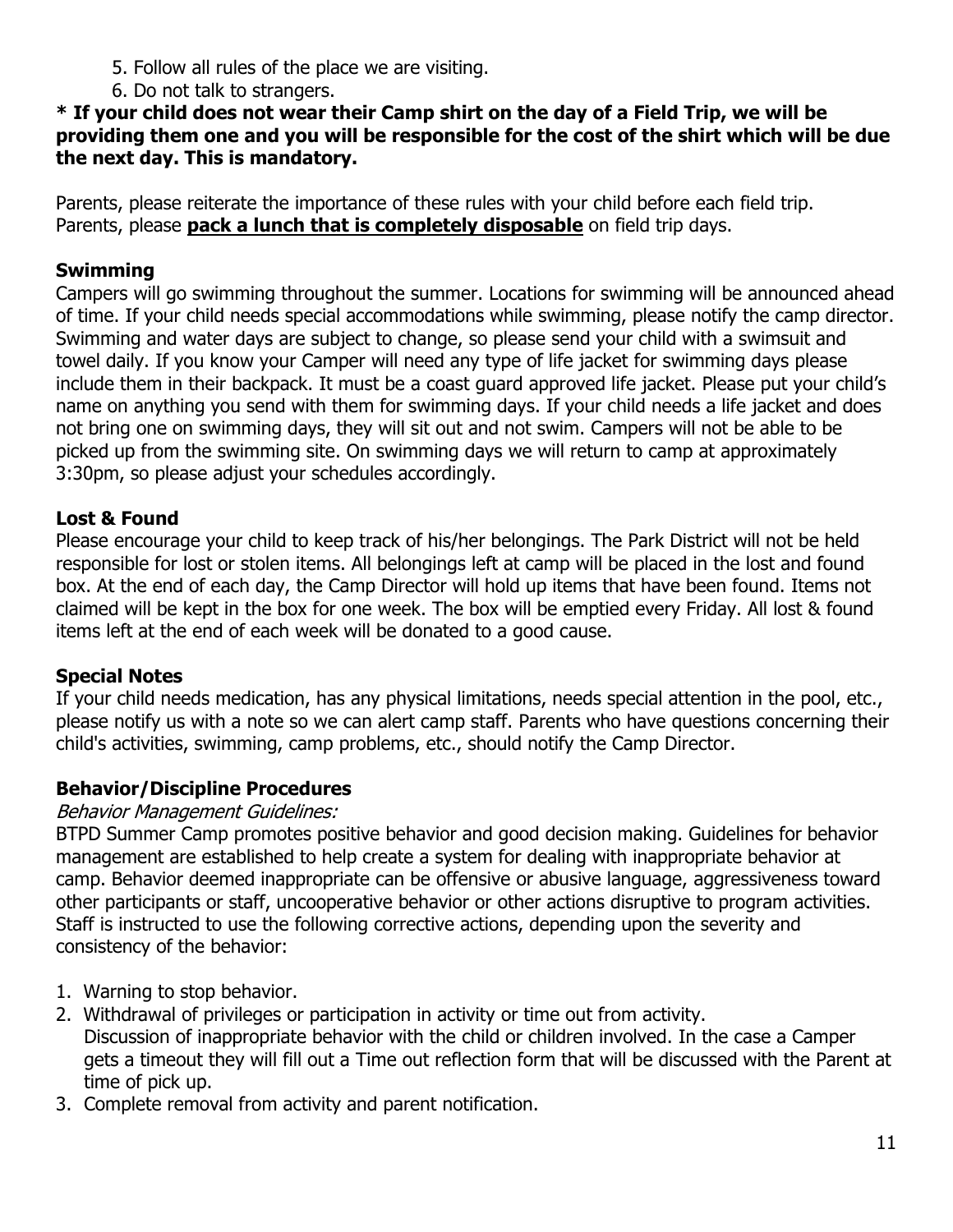4. Complete removal from the program.

In cases of behavior that is severely disruptive or when our participants' safety is an issue, parents will be contacted to help correct the situation. Parent cooperation in correction of the behavior will be expected and appreciated. Prolonged misbehavior may result in child's dismissal from the program. For more details on our behavior policy, please see attached policy.

# **Bullying/Teasing**

Bullying/Teasing is not tolerated at camp. Any camper caught bullying or teasing another camper will be disciplined. If behavior continues, camper will be removed from camp. BTPD Summer Camp works very hard to promote positive behavior.

# **Leaving or Running away from the BTPD**

In the event a child leaves or runs away from any BTPD program the following steps will be taken. Staff encourages the child to return voluntarily.

If the child leaves

- The police are called to locate the child because BTPD Summer Camp staff are unable to leave
- The parents are contacted
- A Behavior Report is filled out.
- The second time a child leaves or runs away from Camp they are given a one week suspension.
- The third time results in removal from the program.

#### Bourbonnais Township Park District **Board Policy Manual Behavior Policy**

#### **POLICY STATEMENT**

It is the policy of the Bourbonnais Township Park District to provide safe and wholesome programs, parks and facilities for our residents and guests. The Behavior Policy has been established to help fulfill this mission. This policy is applicable to all staff, volunteers, participants and spectators to help us in our effort to provide the best possible environment to enjoy our park district activities.

#### **POLICY DIRECTION/SPECIFICS**

The following items are considered specific; limiting factors associated with this policy and shall be assigned to corresponding procedures as developed:

- 1. EQUAL ACCESS: Program participants, facility guests, spectators and staff shall not be denied equal access to programs, activities, services or benefits, or be limited in exercise of any right, privilege, advantage or opportunity on the basis of race, sex, creed, national origin or disability.
- 2. BEHAVIOR GUIDELINES: Participants, facility guests, spectators and staff are expected to exhibit appropriate behavior at all times. The following guidelines have been developed to help make park district activities safe and enjoyable for everyone involved. Additional rules may be developed for particular activities as deemed necessary by staff.

Participants, facility guests, spectators, and staff shall: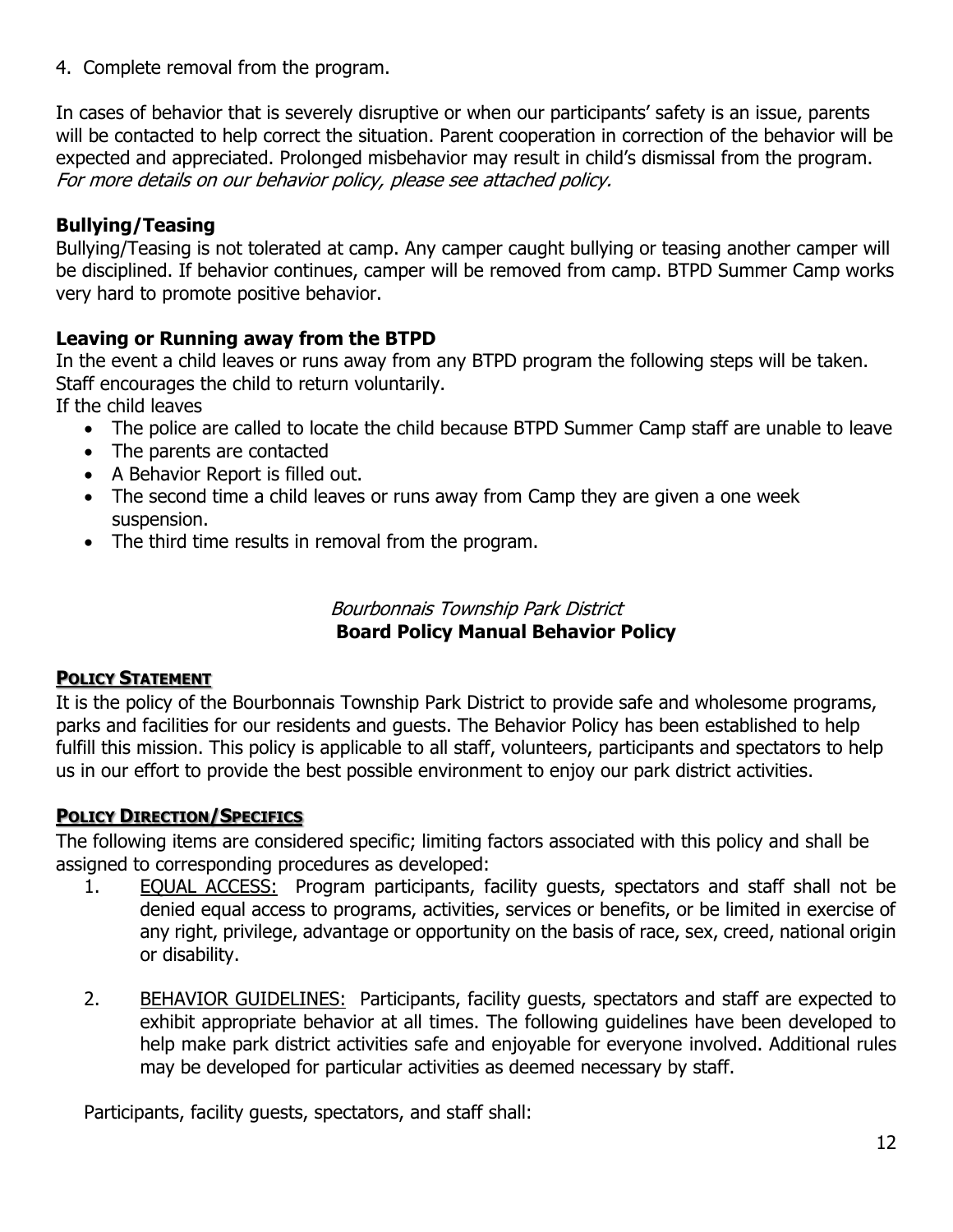- a) Show respect to all participants, facility guests, spectators, and staff. They shall also be expected to take appropriate direction from staff assigned to supervise the event or activity.
- b) Refrain from using abusive or foul language.
- c) Refrain from causing bodily harm to self, other participants, facility guests, spectators, or staff.
- d) Show respect for equipment, supplies and facilities.
- e) Not engage in any gang-related activities including the display or possession of gang-related symbols, the use of hand signals, soliciting membership, intimidating or threatening behavior, wearing or displaying any gang colors, head-gear, and/or clothing identified with gang activities, etc.
- f) Follow all park district ordinances and program/building/facility rules. These include, but are not limited to, any and all rules regarding smoking, alcohol, bringing refreshments into facilities, etc.
- 3. DISCIPLINE: The Park District applies a caring and positive approach in maintaining appropriate behavior at activities and facilities. Therefore, staff will apply a positive approach to discipline of any activity participants. Staff will periodically review rules with participants, facility guests and spectators during the activity and/or program session(s). If inappropriate behavior occurs, prompt resolution will be sought specific to each individual situation as per the attached Guidelines. The Executive Director reserves the right to combine or delete any of the guidelines which he/she may deem as necessary in order to ensure safety and abate any nuisance.
- 4. PROCEDURE: Upon registration or entry into the activity or facility, the parent/guardian should notify the Park District of any special accommodations needed. Staff will make reasonable attempts to utilize these accommodations in the program.

#### **Camper Rules**

Campers are expected to exhibit appropriate behavior at all times. Participants Shall:

- Show respect to participants and staff
- Take directions from staff
- Refrain from using abusive or foul language
- Refrain from causing bodily harm to self, participants, or staff
- Show respect to equipment, supplies, and facilities
- Always clean up after yourself, including at Lunch and Snack Time! Put all your materials away when finished
- Say Please and Thank You

Participants who do not conform to these rules risk extended time out, removal from camp into the recreation supervisor's office, suspension, or dismissal from the program.